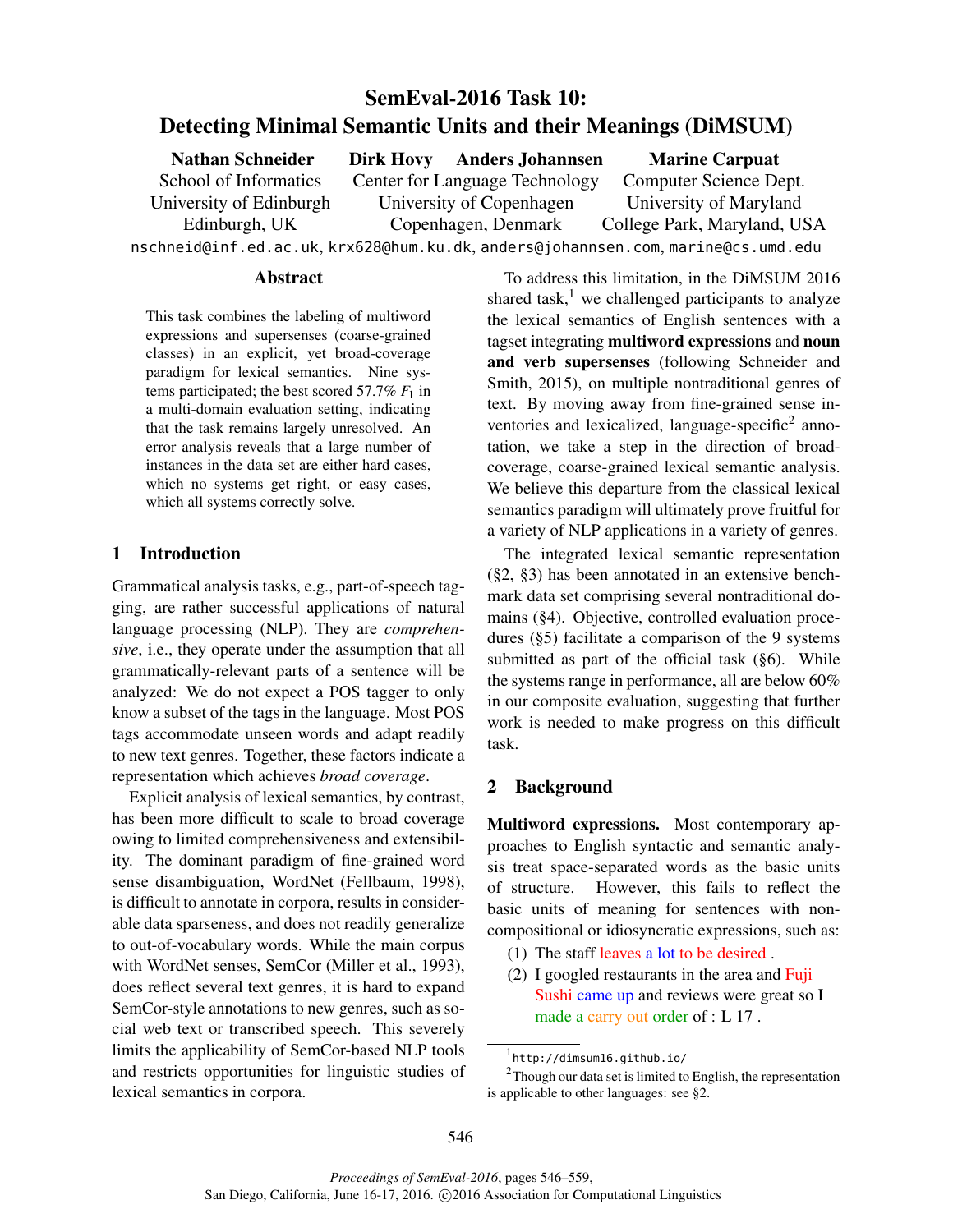In these sentences, *a lot*, *leaves. . . to be desired*, *Fuji Sushi*, *came up*, *made. . . order*, and *carry out* are all multiword expressions (MWEs): their combined meanings can be thought of as "prepackaged" in a single lexical expression that happens to be written with spaces. MWEs such as these have attracted a great deal of attention within computational semantics; see Baldwin and Kim (2010) for a review. Schneider et al. (2014b) introduced an English corpus resource annotated for heterogenous MWEs, suitable for training and evaluating generalpurpose MWE identification systems (Schneider et al., 2014a). Prior to that, most MWE evaluations were focused on particular constructions such as noun compounds (recently: Constant and Sigogne, 2011; Green et al., 2012; Ramisch et al., 2012; Vincze et al., 2013), though the corpus and identification system of Vincze et al. (2011) targets several kinds of MWEs.

Importantly, the MWEs in Schneider et al.'s (2014b) corpus are not required to be contiguous, but may contain gaps (viz.: *made. . . order*). The corpus also contains qualitative labels indicating the strength of MWEs, either strong (mostly non-compositional) or weak (compositional but idiomatic). For simplicity we only include strong MWEs in this task.

Supersenses. As noted above, relying on WordNet-like fine-grained, lexicalized senses creates problems for annotating at a large scale and covering new domains and languages. Named entity recognition (NER) does not suffer from these problems, as it uses a much smaller number of coarsegrained classes. However, these classes only apply to a subset of the nouns in a sentence and exclude verbs and adjectives. They therefore provide far from complete coverage in a corpus.

Noun and verb supersenses (Ciaramita and Altun, 2006) offer a middle ground in granularity: they generalize named entity classes to cover all nouns (with 26 classes), but also cover verbs (15 classes) see table 1—and provide a human-interpretable high-level clustering. WordNet supersenses for adjectives and adverbs nominally exist, but are based on morphosyntactic rather than semantic properties. There is, however, recent work on developing supersense taxonomies for English adjectives and

| $N$ :TOPS       | N:OBJECT         | V:COGNITION         |
|-----------------|------------------|---------------------|
| N:ACT           | N:PERSON         | V:COMMUNICATION     |
| N: ANIMAL       | N:PHENOMENON     | V:COMPETITION       |
| N: ARTIFACT     | N:PI, ANT        | V:CONSUMPTION       |
| N: ATTRIBUTE    | N:POSSESSION     | V:CONTACT           |
| N:BODY          | <b>N:PROCESS</b> | V:CREATION          |
| N:COGNITION     | N: QUANTITY      | <b>V:EMOTION</b>    |
| N:COMMUNICATION | N:RELATION       | <b>V:MOTION</b>     |
| N:EVENT         | N:SHAPE          | <b>V:PERCEPTION</b> |
| N:FEELING       | N:STATE          | <b>V:POSSESSION</b> |
| N:FOOD          | N:SUBSTANCE      | V:SOCIAL            |
| N:GROUP         | $N$ : TIME       | <b>V:STATIVE</b>    |
| N:LOCATION      | V:BODY           | <b>V:WEATHER</b>    |
| N:MOTIVE        | V:CHANGE         |                     |

Table 1: The 41 noun and verb supersenses in WordNet.

prepositions (Tsvetkov et al., 2014; Schneider et al., 2015).

The inventory for nouns and verbs originates from the top-level organization of WordNet, but can be applied directly to annotate new data—including out-of-vocabulary words in English or other languages (Schneider et al., 2012; Johannsen et al., 2014). Similar to NER, supersense tagging approaches have generally used statistical sequence models and have been evaluated in English, Italian, Chinese, Arabic, and Danish.<sup>3</sup>

Features based on supersenses have been exploited in downstream semantics tasks such as preposition sense disambiguation, noun compound interpretation, question generation, and metaphor detection (Ye and Baldwin, 2007; Hovy et al., 2010; Tratz and Hovy, 2010; Heilman, 2011; Hovy et al., 2013; Tsvetkov et al., 2013).

Relationship between MWEs and supersenses. We believe that MWEs and supersenses should be tightly coupled: idiomatic combinations such as MWEs are best labeled holistically, since their joint supersense category will often differ from that of the individual words. For example, *spill the beans* in its literal interpretation would receive supersenses V:CONTACT and N:FOOD, whereas the idiomatic interpretation, 'divulge a secret', is represented as an MWE holistically tagged as V:COMMUNICATION. Schneider and Smith (2015) develop this idea at

<sup>&</sup>lt;sup>3</sup>Evaluations used English SemCor (Ciaramita and Altun, 2006; Paaß and Reichartz, 2009), English-Italian MultiSem-Cor (Picca et al., 2008, 2009; Attardi et al., 2010), the Italian Syntactic-Semantic Treebank and Italian Wikipedia (Attardi et al., 2010; Rossi et al., 2013), Chinese Cilin (Qiu et al., 2011), Arabic Wikipedia (Schneider et al., 2013), and the Danish CLARIN Reference Corpus (Martínez Alonso et al., 2015).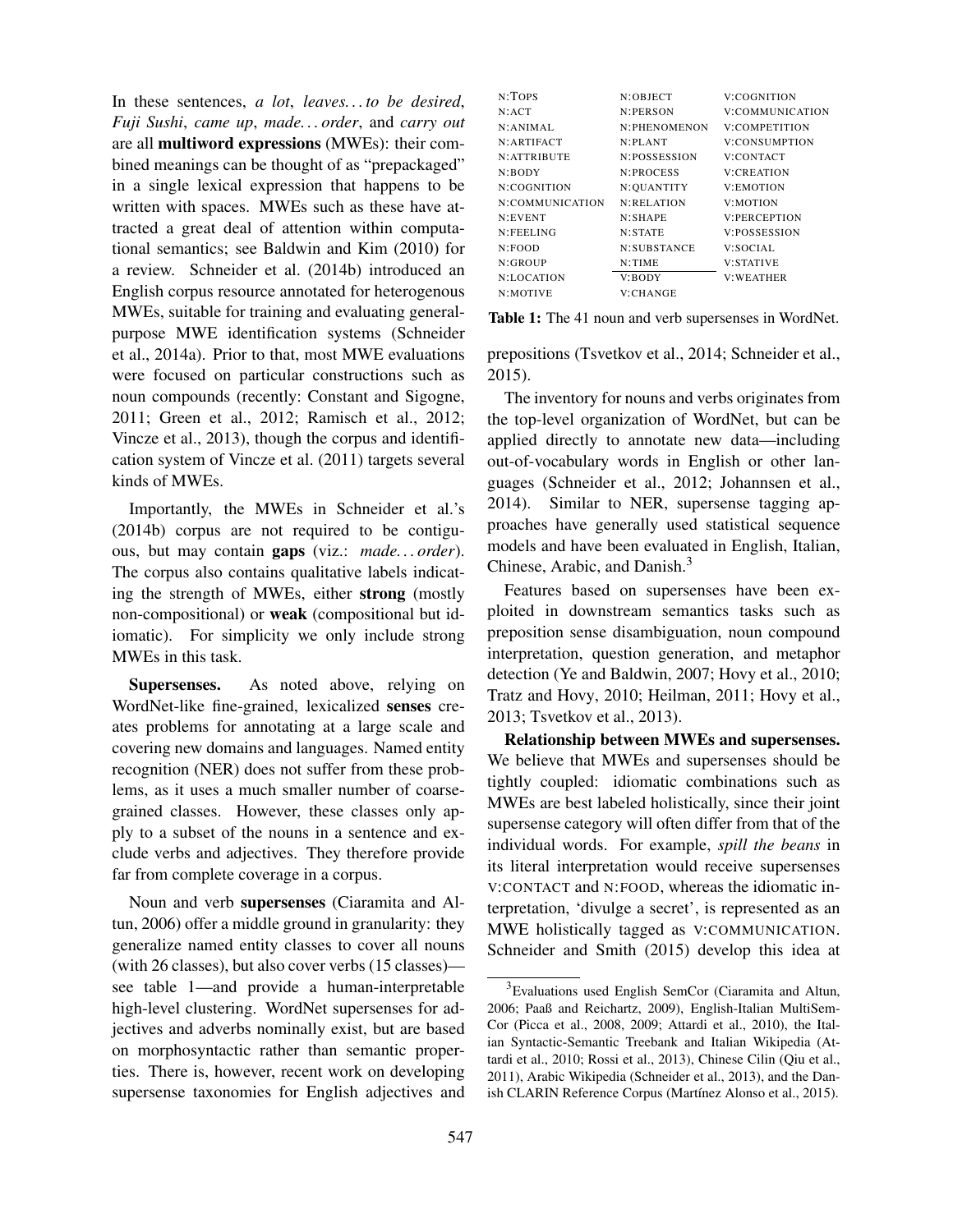

Figure 1: Illustration of the target representation. MWE positional markers are shown above the sentence and noun and verb supersenses below the sentence. Links illustrate the behavior of the MWE tags. The supersense labeling must respect the MWEs; thus, V.COGNITION applies to a four-word unit—*to*, *be*, and *desired* must not receive separate supersenses from *leaves*.

length, and provide a web reviews data set with the integrated annotation. Here, we expand the paradigm to additional domains and compare the performance of several systems.

#### 3 Representation

The analysis for each sentence is represented as a sequence of paired MWE and supersense tags. Figure 1 illustrates the MWE part above the sentence and the supersense part below the sentence.

The MWE portion is a BIO-style (Ramshaw and Marcus, 1995) positional marker. Of the schemes discussed by Schneider et al. (2014a), we adopt the 6-tag scheme, which uses case to allow gaps in an MWE (lowercase tag variants mark tokens within a gap). The positions are thus O, o, B, b, I, i. Systems are expected to ensure that the full tag sequence for a sentence is valid: global validity can be enforced with first-order constraints to prohibit invalid bigrams such as O I and b I (see Schneider et al., 2014a for details).

Because strong MWEs receive a supersense as a unit (if at all), I and i are never accompanied by a supersense label. O or o indicates that the token is not part of any MWE, but many such tokens do bear a noun or verb supersense.

This task uses a CoNLL-style main file format consisting of one line per token, each line having 9 tab-delimited columns. Scripts to convert to and from the .sst format, which displays one sentence per line and contains annotations in a JSON data structure, are provided as well.

#### 4 Data

The task built upon two existing data sets of social web text, which were harmonized to form the training data. Four new samples from three domains were newly annotated to form the test set. The train and test sets are summarized in tables 2 and 3 and are publicly available on the web.<sup>4</sup>

The domains covered are online customer reviews, tweets, and TED talks. This section describes, for each domain, how its component data sets were sampled, preprocessed, and annotated.

#### 4.1 Annotation Process

We compiled data sets from various sources, with varying degrees of existing pre-annotation. Unless already provided, we added Universal POS tags as defined by the Universal Dependencies project (Nivre et al., 2015), and baseline supersenses (heuristically using the most frequent WordNet sense, and in some cases grouping sequences of proper nouns as MWEs). The pre-annotated supersenses were then manually corrected by a trained annotator, who simultaneously annotated the sentence for comprehensive MWEs.

The annotator (a linguist) was trained by the first author of this paper using Schneider and Smith's (2015) web interface and annotation guidelines. Prior to starting on the data sets for this task, the annotator devoted approximately 8 hours to training practice on a separate data set which already had a gold standard. Periodic feedback was given on initial annotations as the annotator grew accustomed to the conventions. The annotator spent approximately 50 hours on DiMSUM data (not including the initial training phase), which amounts to roughly 90 seconds per sentence.

In order to estimate inter-annotator agreement (IAA), the first author independently annotated a sample of Ritter tweets (§4.3) in 6 groups of 11 sentences, spaced out across the main annotator's annotation batches. IAA estimates for these sets ranged from 60% to 75%  $F_1$  for MWEs, and 67%–80% accuracy for supersenses (on tokens which had supersenses in both annotations). Resources did not allow for more systematic double annotation and IAA estimation throughout the data.

The test set newly annotated for this task comprises exactly 1,000 sentences and exactly 16,500 words. 3,120 word tokens (19%) differ from the preannotation with respect to gold MWE boundaries

<sup>4</sup> https://github.com/dimsum16/dimsum-data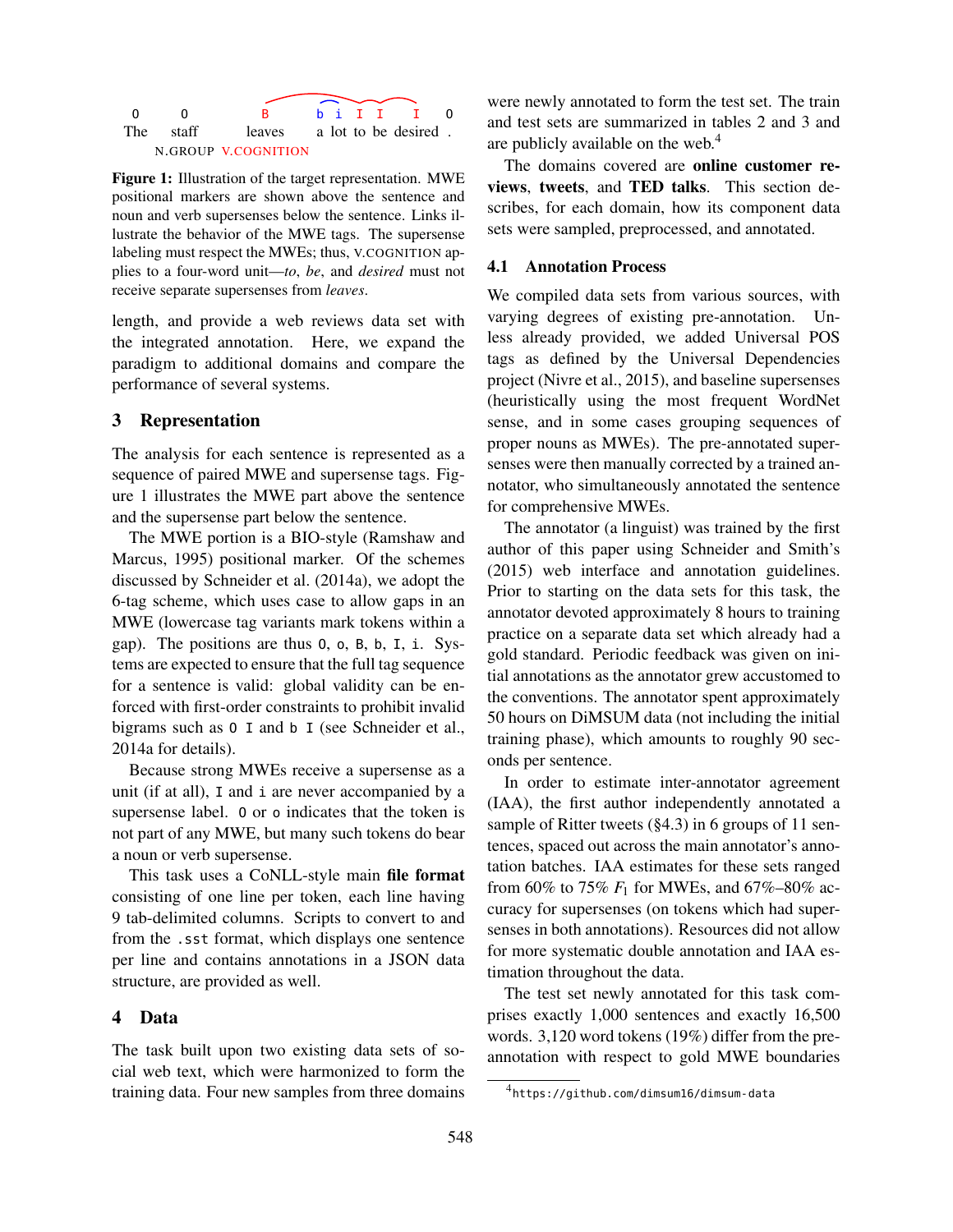|       | <b>Domain</b>  | Source corpus                                                                                     | $UPOS$ (UD 1.2-style)                     |      |            |                       | Docs Sents Words w/s #lemmas |
|-------|----------------|---------------------------------------------------------------------------------------------------|-------------------------------------------|------|------------|-----------------------|------------------------------|
|       | <b>REVIEWS</b> | STREUSLE 2.1 (Schneider and Smith, 2015)                                                          | Conv. from PTB parses                     |      |            | 723 3,812 55,579 14.6 | 5,052                        |
| Train | TWEETS         | Lowlands (tweets w/ URLs) (Johannsen et al., 2014)                                                | Conv. from Petrov-style                   | N/A  | <b>200</b> | 3,062 15.3            | 1,201                        |
|       | <b>WEETS</b>   | Ritter (Ritter et al., 2011; Johannsen et al., 2014)                                              | Conv. from Petrov-style                   | N/A  |            | 787 15,185 19.3       | 3,819                        |
|       |                |                                                                                                   | <b>Train Total</b>                        |      |            | 4,799 73,826 15.4     | 7,988                        |
|       |                | REVIEWS Trustpilot (Hovy and Søgaard, 2015)                                                       | Conv. from Petrov-style                   | N.A. | 340        | 6,357 18.7            | 1,365                        |
| Test  | <b>TWEETS</b>  | Tweebank (Kong et al., 2014)                                                                      | Conv. from TweetNLP<br>POS in FUDG parses | N/A  | 500        | 6,627 13.3            | 1,786                        |
|       | TED            | NAIST-NTT (c IWSLT train) (Cettolo et al., 2012;<br>Conv. from PTB parses<br>Neubig et al., 2014) |                                           | 10   | 100        | 2,187 21.9            | 630                          |
|       | TED            | <b>IWSLT</b> test (Cettolo et al., 2012)                                                          | Auto                                      | 6    | 60         | 1,329 22.2            | 457                          |
|       |                |                                                                                                   | <b>Test Total</b>                         |      |            | 1.000 16.500 16.5     | 3,160                        |
|       |                |                                                                                                   | <b>REVIEWS Total</b>                      |      |            | 4,152 61,936 14.9     | 5,477                        |
|       |                |                                                                                                   | <b>TWEETS Total</b>                       |      |            | 1,487 24,874 16.7     | 5,464                        |
|       |                |                                                                                                   | <b>TED</b> Total                          |      | 160        | 3,516 22.0            | 900                          |
|       |                |                                                                                                   | <b>Grand Total</b>                        |      |            | 5,799 90,326 15.6     | 9,321                        |

Table 2: Source datasets and preprocessing to obtain 17-tag Universal POS tags (UPOS) version 1.2. Most sources already contained some form of POS tags, which we automatically converted to UPOS. We added missing necessary distinctions—e.g., UD-style UPOS distinguishes auxiliaries from main verbs, but Petrov-style (Petrov et al., 2011), PTB (Marcus et al., 1993), or TweetNLP (Owoputi et al., 2013) POS tagsets do not. Disambiguation was done manually or via a gold parse, where available. We also modified the tokenization of the Tweebank data, to be consistent with UPOS conventions for English (e.g., separating clitics).

Only some portions of the data group sentences into documents:  $N/A$  = not applicable; N.A. = not available.

|             |                |                         |                                                                           |        |       | Gappy                 | % tokens | N SS        |        | V SS        |     |
|-------------|----------------|-------------------------|---------------------------------------------------------------------------|--------|-------|-----------------------|----------|-------------|--------|-------------|-----|
|             | <b>Domain</b>  |                         | Source corpus MWEs+Supersenses Words MWEs MWEs in MWE units MWE units MWE |        |       |                       |          |             |        |             |     |
|             |                | <b>REVIEWS STREUSLE</b> | Gold                                                                      | 55,579 |       | 3,117 397 13%         | 13%      | 9,112       | 13%    | 7,689       | 13% |
| Train       | <b>TWEETS</b>  | Lowlands                | Gold—revised                                                              | 3,062  | 276   | .5<br>2%              | 22%      | 741         | 31%    | 281         | 7%  |
|             | TWEETS         | Ritter                  | Gold—revised                                                              | 15,185 | 839   | 65 8%                 | 13%      | 2.738       | $20\%$ | 1.893       | 10% |
|             |                |                         | <b>Train Total 73,826</b>                                                 |        |       | 4,232 467 11%         |          | 13\% 12,591 | $16\%$ | 9,863       | 12% |
|             | <b>REVIEWS</b> | Trustpilot              | Gold—new                                                                  | 6,357  | 327   | 13<br>4%              | $12\%$   | 1.055       | 23%    | 848         | 6%  |
|             | <b>TWEETS</b>  | Tweebank                | Gold—new                                                                  | 6,627  | 362   | 20<br>6%              | 13%      | 899         | 21%    | 911         | 8%  |
| <b>Test</b> | TED            | <b>NAIST-NTT</b>        | Gold—new                                                                  | 2,187  | 93    | $2 \frac{2}{6}$       | $9\%$    | 373         | 16%    | 278         | 7%  |
|             | TED            | <b>IWSLT</b> test       | Gold—new                                                                  | 1,329  | 55    | $\mathbf{1}$<br>$2\%$ | $9\%$    | 228         | 15%    | 153         | 3%  |
|             |                |                         | Test Total 16,500                                                         |        | 837   | 36 4%                 | $12\%$   | 2,555       | 21\%   | 2.190       | 7%  |
|             |                |                         | <b>REVIEWS Total 61,936</b>                                               |        |       | 3.444 410 12%         |          | 13% 10.167  | 14%    | 8.537       | 12% |
|             |                |                         | <b>TWEETS Total 24,874</b>                                                |        | 1.477 | 90<br>6%              | 14%      | 4.378       | 22%    | 3.085       | 9%  |
|             |                |                         | <b>TED</b> Total                                                          | 3,516  | 148   | $3 \t2\%$             | $9\%$    | 601         | $16\%$ | 431         | 6%  |
|             |                |                         | Grand Total 90,326                                                        |        |       | 5.069 503 10%         |          | 13\% 15.146 |        | 17\% 12.053 | 11% |

Table 3: Annotated datasets: status of lexical semantic annotations (retained, revised, or newly annotated for this task) per subcorpus; word token and MWE instance counts; number and proportion (out of all MWEs) that are gappy; proportion of tokens that belong to an MWE; number of units labeled with a noun supersense, and proportion that are MWEs; likewise for verb supersenses.

Additional statistics relatively consistent across domains: MWEs per word: mean/median .055 (lowest: TED, .044; highest: STREUSLE, .090). Supersenses per word: mean/median 0.3. Just 8 MWEs contain more than one gap (all in STREUSLE or Ritter).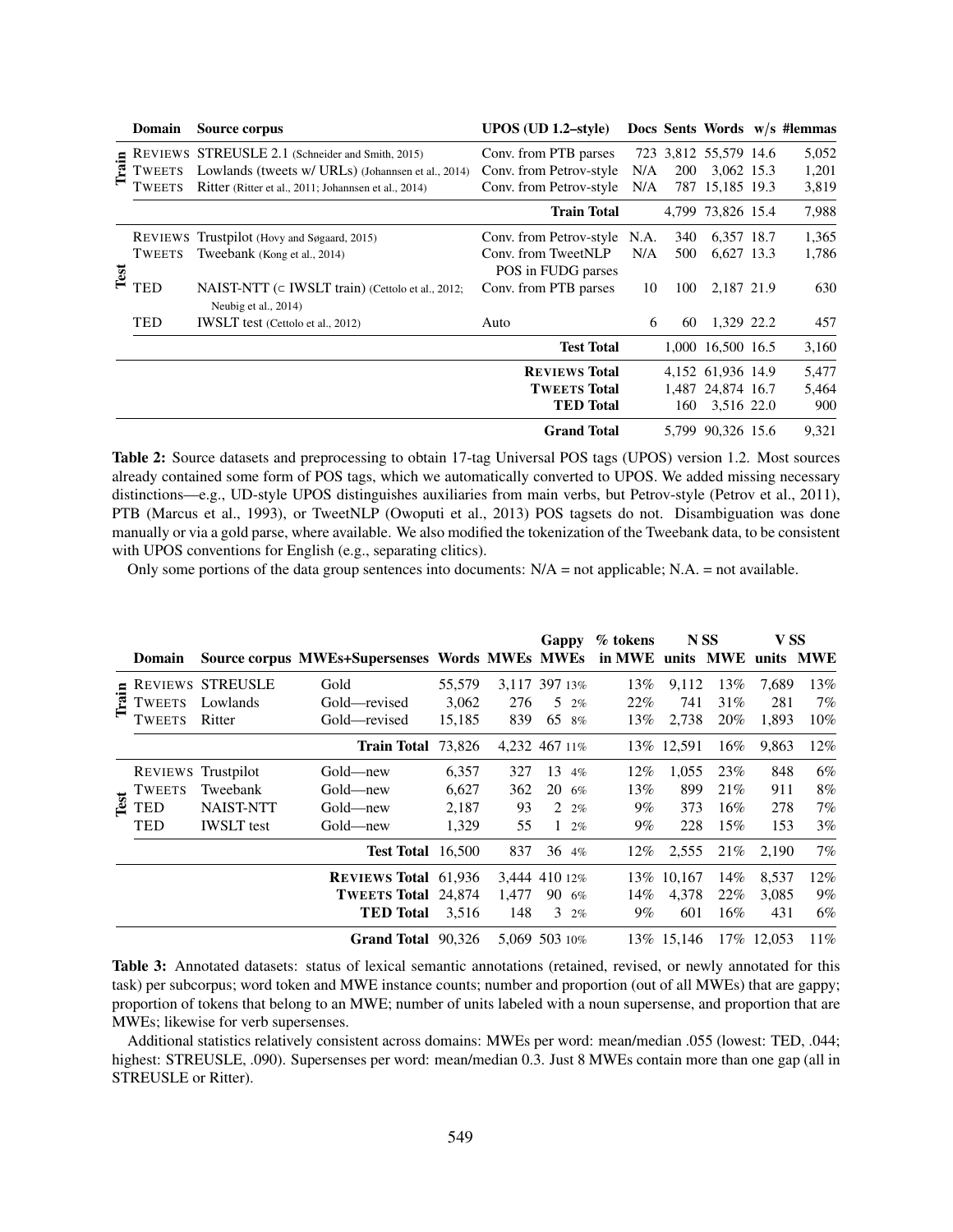and/or supersenses.<sup>5</sup> In addition, portions of the training data were reannotated for improved quality and consistency with the STREUSLE annotations, as explained below.

## 4.2 REVIEWS

Training. The REVIEWS part of the training data consists of the STREUSLE corpus (Schneider et al., 2014b; Schneider and Smith,  $2015$ ,  $6$  comprising comprehensive multiword expression and supersense annotations on a 55,000-token portion of the English Web Treebank (EWTB; Bies et al., 2012) made up of 723 online user reviews for services (such as restaurants and beauticians).

STREUSLE annotation was done by linguists, who took pains to establish conventions and resolve disagreements. Each sentence was annotated independently by at least 2 annotators; disagreements were resolved by negotiation.

The task release is based on version 2.1 of STREUSLE, with weak MWEs removed and Penn Treebank–style POS tags replaced with Universal POS tags.<sup>7</sup>

Test. The test portion comprises 340 sentences (6,357 tokens) from the online review site Trustpilot, a subset of the data used in Hovy and Søgaard (2015) (the website as a general resource was described in Hovy et al. (2015)). The reviews were chosen to obtain a demographic balance (by age, gender, and location), and contained gold POS tags.

## 4.3 TWEETS

Training. Johannsen et al. (2014) recently annotated two samples of 987 Twitter messages (18,000 words) with supersenses: (a) the POS+NERannotated data set of Ritter et al. (2011), and (b) Plank et al.'s  $(2014)$  sample of 200 tweets.<sup>8</sup> Annotators were shown pre-annotations from a heuristic supersense chunking/tagging system (based on the most frequent sense of each word) and asked to correct the boundaries and supersense labels. Though there was no explicit MWE annotation phase, many of the multiword chunks tagged with a noun or verb supersense would be considered MWEs.

We fully reannotated both data sets to match the conventions of the REVIEWS data from the STREUSLE corpus. The annotator examined every sentence and corrected any MWE or supersense decisions deemed to be inconsistent with the guidelines.

Test. Our test set consists of 500 tweets  $(6,627)$ tokens) taken from the Tweebank corpus (Kong et al.,  $2014$ , which already contained some goldstandard MWEs. We converted the POS tags from gold ARK TweetNLP POS + FUDG dependencies to UPOS and had an annotator supply supersenses.

# 4.4 TED TALKS

Test. To test the broad-coverage aspect of the submitted systems, the test set contained a "surprise" domain. We opted to sample transcribed sentences from TED talks. Because individual TED talks tend to heavily repeat vocabulary, we took the first 10 sentences from each of 16 documents in order to achieve a lexically diverse sample. Specifically, we chose (a) 100 sentences (2,187 tokens) from the 10 talks in the NAIST-NTT Ted Talk Treebank<sup>10</sup> (Neubig et al., 2014) (which in turn is a subset of the IWSLT training data); and (b) 60 sentences (1,329 tokens) from the IWSLT test data (Cettolo et al.,  $2012$ ).<sup>11</sup> The latter 6 documents were chosen to maximize language pair diversity.<sup>12</sup>

We induced parts of speech by conversion from the gold PTB trees for the NAIST-NTT data, and

<sup>5</sup>On the surface, this might be taken to mean that the accuracy of the heuristic baseline used for pre-annotation is 81%. However, because the annotator saw the pre-annotation, we expect that this agreement rate is higher than if the gold standard had been produced from scratch.

<sup>6</sup> http://www.ark.cs.cmu.edu/LexSem/

 $7$ The PTB-to-UPOS conversion script is available at: http://tiny.cc/ptb2upos

<sup>8</sup>The supersense-annotated tweets are available at https:// github.com/coastalcph/supersense-data-twitter.

<sup>&</sup>lt;sup>9</sup>http://www.cs.cmu.edu/~ark/TweetNLP/

 $^{10}$ http://ahclab.naist.jp/resource/tedtreebank/

 $^{11}$ https://wit3.fbk.eu/

<sup>&</sup>lt;sup>12</sup>These 6 talks are known to have been translated from English into (at least) the following languages: {ar, de, es, fa, he, hi, it, ko, nl, th, vi, zh}. Additionally, we note that 4 of the documents have Czech (cs) translations, while the other 2 have French (fr) translations.

Neubig et al. (2014) report that all the 10 documents in the NAIST-NTT Treebank have been translated from English into the following 18 languages: {ar, bg, de, el, es, fr, he, it, ja, ko, nl, pl, pt-BR, ro, ru, tr, zh-CN, zh-TW}. Many additional languages are represented for subsets of the documents.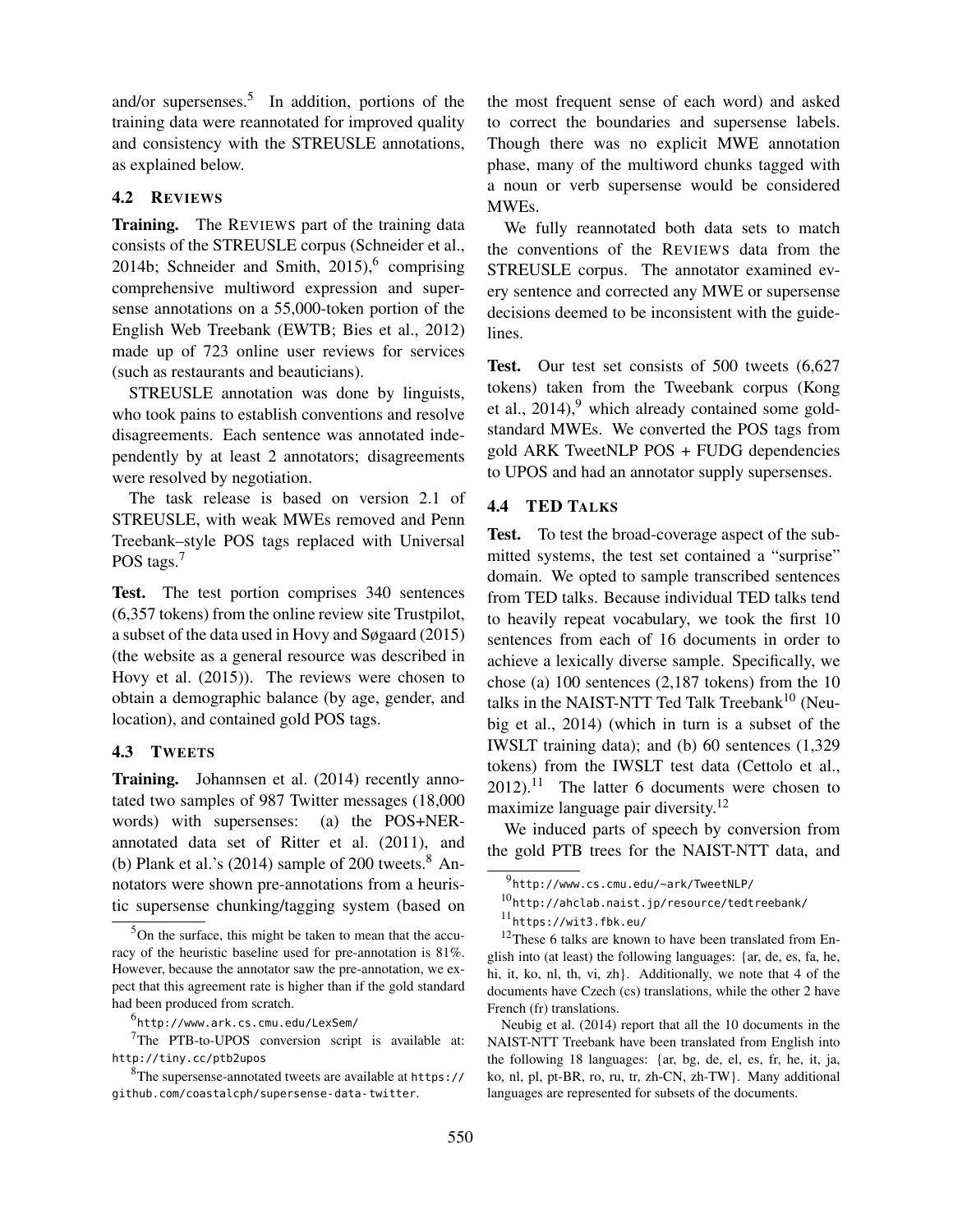

Figure 2: Counts of MWE occurrences, grouped by the POS of the first word in the MWE. Blue bars represent POSes that tend to start nominal MWEs; red bars roughly capture verbal MWEs.

for the remaining data, by automatic tagging with an averaged structured perceptron model (Rungsted<sup>13</sup>) trained on the English Universal Dependencies v1.2 treebank (Nivre et al., 2015).<sup>14</sup>

## 4.5 Comparing Domains

A natural question to ask about lexical semantic annotations is whether we observe strong differences between domains. For example, which kinds of multiword expressions and which kinds of supersenses occur more often in some domains than in others? In this section, we report our observations but do not make any strong claims about their generality, for the following reasons: the samples are not necessarily representative of their domains overall, and, in fact, may have been sampled in a biased way (e.g., the Lowlands sample was limited to tweets containing a URL, and as a result, most of these tweets are headlines and advertisements). Furthermore, the annotation procedures differed by subcorpus, likely biasing the results.

subcorpora with respect to syntactic status. Col-MWEs. Figure 2 summarizes MWEs in the seven ors represent the POS tag of the first word in the MWE. Starting with proper nouns, the blue bars indicate POS tags that tend to begin nominal MWEs (noun, adjective, determiner, etc.). Red bar POS tags are characteristic of verbal MWEs. The remaining bars are prepositional (dark green) and other miscellaneous tags, which collectively comprise no more than 10% of the MWEs in each subcorpus.

It is worth noting that in this plot, subcorpora within the same domain are sometimes more divergent than subcorpora in different domains. Lowlands stands out as having a large share of proper noun MWEs—presumably due to the headlineoriented nature of the sample. STREUSLE has the smallest proportion of nominal MWEs, perhaps owing to the way it was annotated: initial rounds of STREUSLE annotation targeted MWEs only, with noun and verb supersenses added only later; whereas in the other data sets, MWE and supersense annotation were performed jointly, so annotator attention may have been focused on nominal and verbal expressions rather than other MWEs.

Supersenses. In the spirit of Schneider et al. (2012), we performed an analysis to see which supersenses were more characteristic of some domains than others. Figure 3 plots the relative frequency (out of all supersense-labeled units) of each supersense in each of the three domains. We use the REVIEWS domain as base frequency: relative to that, the x-axis is the supersense's occurrence rate in the TWEETS domain, and the y-axis represents the rate for the TED talks.

These plots show some clear outliers: among nouns (left plot), N.GROUP and N.FOOD are overrepresented in REVIEWS relative to the other domains—unsurprising because restaurants and other businesses are prominent in this subcorpus. On the other hand, N.PERSON is underrepresented in REVIEWS. N.TIME and N.COMMUNICATION are more popular in the TWEETS domain than the others. Among verbs (right plot), V.STATIVE is underrepresented, apparently due to the relative rarity of the copula (which often can be safely omitted in headlines and other telegraphic messages without obscuring the meaning).

## 5 Evaluation

Submission conditions. We invited submissions in multiple data conditions. The open condition encouraged participants to make wide use of any and all available resources, including for distant or direct supervision. A closed condition encouraged controlled comparisons of algorithms by limiting their training to specific resources distributed for the task. Lastly, we allowed for a semi-supervised closed condition, in which use of a specific large unla-

<sup>13</sup>https://github.com/coastalcph/rungsted

 $14$ http://hdl.handle.net/11234/1-1548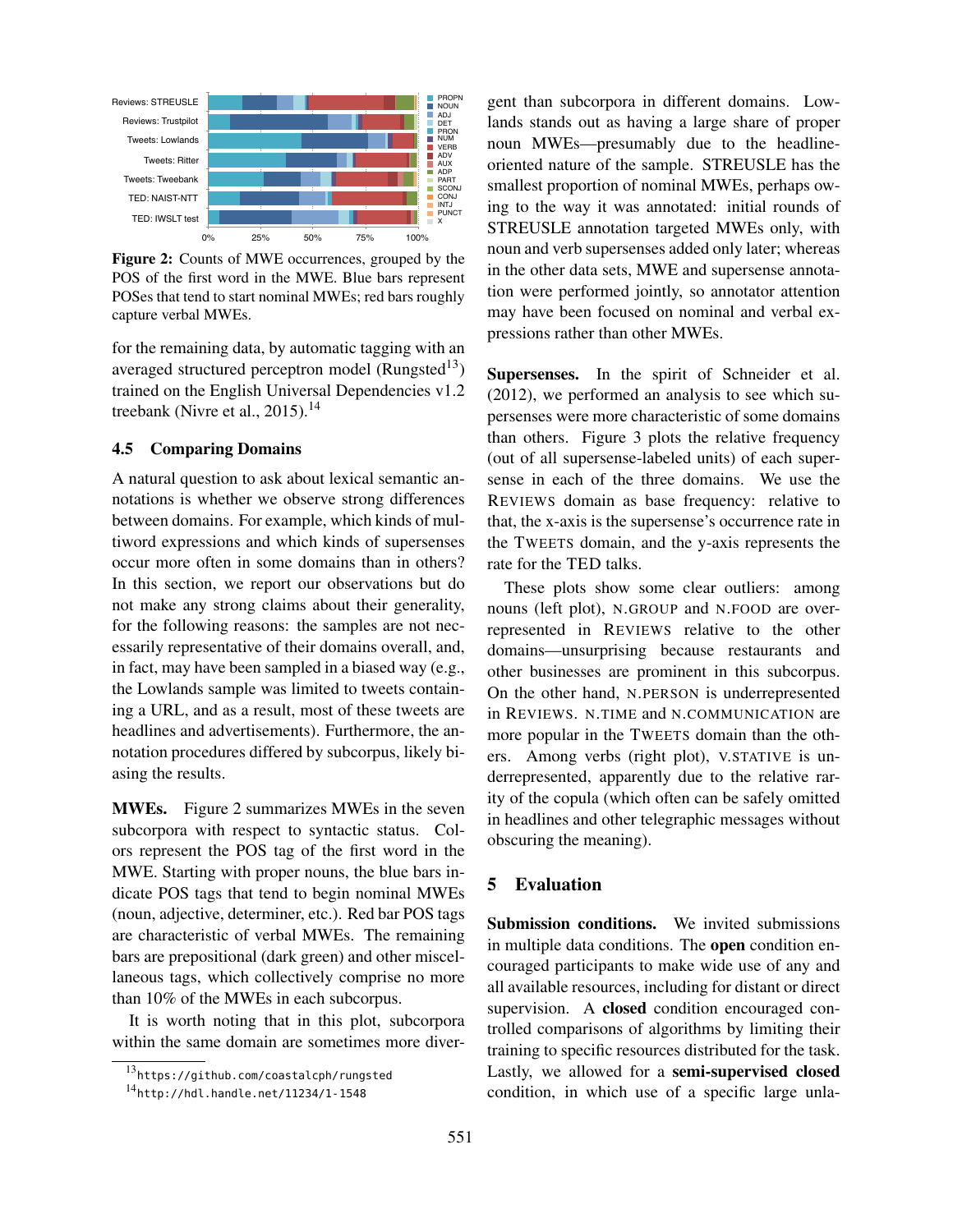

Figure 3: Supersense rate differences by domains, compared to reviews data set. Circle area proportional to the supersense's *total* frequency across all domains. Noun supersenses on the left, verb supersenses on the right. Each domain's rate is microaveraged across its subcorpora; thus, larger subcorpora weigh more heavily than smaller subcorpora in the same domain.

beled corpus—the Yelp Academic Dataset<sup>15</sup>—was permitted. Teams were permitted to submit no more than one run per condition. Only one team submitted a system in the semi-supervised closed condition.

All conditions had access to: 1) the annotated data we provided; 2) Brown clusterings (Brown et al., 1992) computed from large corpora of tweets and web reviews; $^{16}$  and 3) the English WordNet lexicon. The input at test time included POS tags.

No sentence-level metadata was provided in the input at test time: test set sentence IDs were obscured to hide the source domain, and the order of sentences was randomized to remove document structure. The training data, however, marked the domain from which the sentence was drawn (REVIEWS or TWEETS); systems were free to make use of this information, so long as it was not required as part of the input at test time.

Scoring. We provided an evaluation script to allow participants to check the format of system output and to compute all official scores.

The MWE measure looks at precision, recall, and *F*<sup>1</sup> of the identified MWEs. Tokens not involved in a predicted or gold MWE do not factor into this measure. To award partial credit for partial overlap between a predicted MWE and a gold MWE, these scores are computed based on *links* between consecutive tokens in an expression (Schneider et al., 2014a). The tokens must appear in order but do not need to be adjacent. The precision is the proportion of predicted links whose words both belong to the same expression in the gold standard. Recall is the same as precision, but swapping the predicted and gold annotations.<sup>17</sup> Figure 4 defines this measure in detail and illustrates the calculations for an example.

To isolate the supersense classification performance, we compute precision, recall, and  $F_1$  of the supersense-labeled word tokens. The numerator of both precision and recall is the number of tokens labeled with the correct supersense. (This interacts slightly with MWE identification, however, as supersenses are only marked on the first token of MWEs. We do not mark supersenses on all words of the MWE to avoid giving MWEs a disproportionate influence on the supersense score.)

Finally, **combined** precision, recall, and  $F_1$  aggregate the MWE and supersense subscores. The combined precision ratio is computed from the MWE

<sup>15</sup>https://www.yelp.com/academic\_dataset

<sup>16&</sup>lt;sub>I.e.,</sub> TweetNLP clusters (http://www.cs.cmu.edu/~ark/ TweetNLP/) and the Yelp Academic Dataset clusters used in AMALGrAM (http://www.cs.cmu.edu/~ark/LexSem/).

 $17$ This computation on the basis of links is a slight simplification of the MUC coreference measure (Vilain et al., 1995).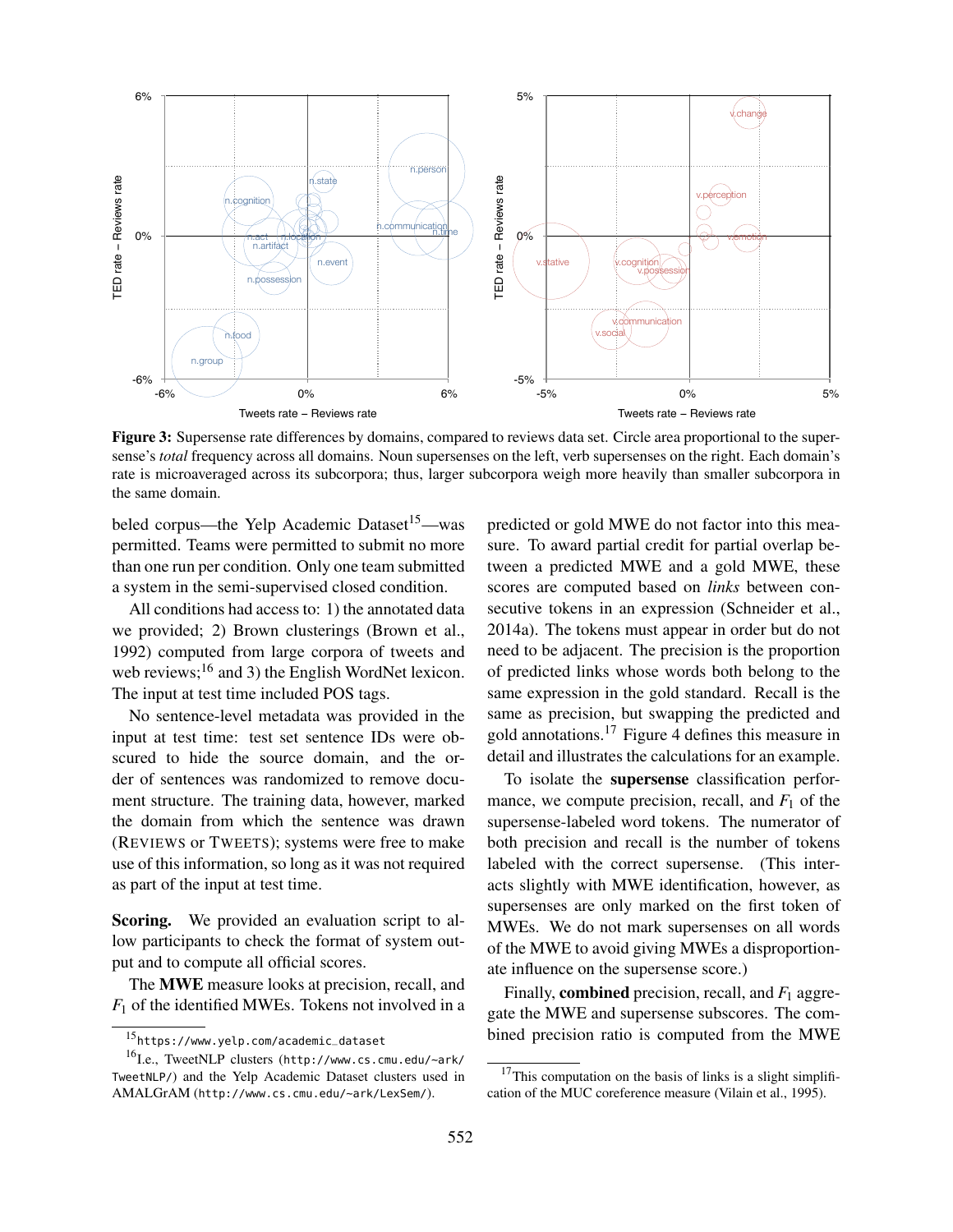*MWE Precision:* The proportion of predicted links whose words both belong to the same expression in the gold standard.

*MWE Recall:* Same as precision, but swapping the predicted and gold annotations.



Figure 4: A REVIEWS sentence with MWE and supersense analyses: gold above and hypothetical prediction below. MWE precision of the bottom annotation relative to the top one is 2/5. (Note that a link between words  $w_1$  and  $w_2$  is "matched" if, in the other annotation, there is a path between  $w_1$  and  $w_2$ .) The MWE recall value is 3/4. Supersense precision and recall are both 1/2. Combined precision/recall scores add the respective subscores' numerators and denominators: thus, combined precision is  $\frac{2+1}{5+2} = 3/7$ , and combined recall is  $\frac{3+1}{4+2} = 2/3$ . Combined  $F_1$  is their harmonic mean, i.e. 12/23.

and supersense precision ratios by adding their numerators and denominators, and likewise for combined recall (see the example in figure 4).

Within each domain, scores are computed as microaverages. The official tri-domain scores reported here are domain macroaverages: per-domain measures are aggregated with the three domains weighted equally. The main score, tri-domain combined  $F_1$ , is the arithmetic mean of the three perdomain combined *F*<sup>1</sup> scores. (Some system papers report domain microaverages, which give less influence to the TED domain because it is the smallest of the domains in the test set.)

## 6 Entries and Results

Six teams<sup>18</sup> participated in the task, submitting a total of nine unique system entries prior to the deadline. We give an overview of these systems and analyze their performance.

#### 6.1 Synopsis of approaches

From the **UFRGS&LIF** team (Cordeiro et al., 2016), S106 detects MWEs by heuristic patternmatching against sequences in the training data, and predicts the most frequent supersense observed for each type in the training data.

From the UTU team (Björne and Salakoski, 2016), S211, S254, and S255 match word sequences against a variety of resources and then choose a

supersense with an ensemble of classifiers. The method performs reasonably well for supersenses, but is weak at detecting MWEs.

The UW-CSE team (Hosseini et al., 2016) experimented with a sequence CRF as well as a double-chained CRF, with separate chains for MWE tags and supersenses, and some parameters shared between them. The closed-condition and open-condition feature sets were drawn from AMALGrAM (Schneider and Smith, 2015). Of the official submissions, S248 used a single-chain CRF and S249 a double-chained CRF. A full comparison demonstrates that the double-chained CRF performs best on the combined measure in both the closed and open conditions.

From the **ICL-HD** team (Kirilin et al., 2016), S214 uses the AMALGrAM sequence tagger (Schneider and Smith, 2015) with an augmented feature set that leverages word embeddings and a knowledge base. The word embedding features, the knowledge base–derived features, and their union all improve over the condition with no new features, with respect to both MWE performance and supersense performance. The best results for the combined measure are obtained with the word embedding features (but not the knowledge base features). The word embeddings are shown to be somewhat complementary to AMALGrAM's Brown cluster features: ablating either reduces performance.

From the **WHUNlp** team (Tang et al., 2016), \$108 uses a pipeline where a sequence CRF first identifies

<sup>&</sup>lt;sup>18</sup>None of the teams included any DiMSUM organizers.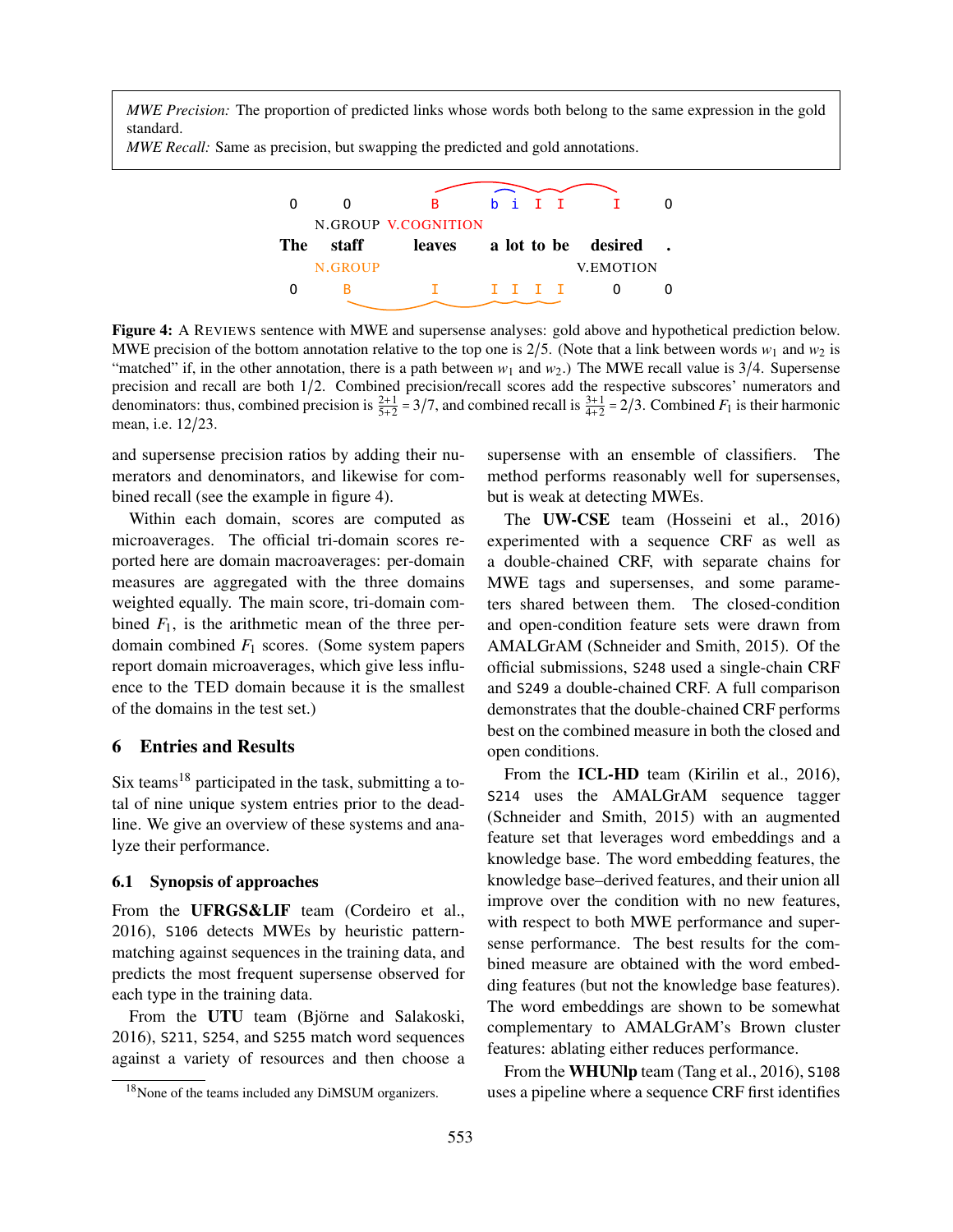| # | <b>System</b> | <b>Team</b>          | Score | <b>Resources</b> |
|---|---------------|----------------------|-------|------------------|
|   | S214          | <b>ICL-HD</b>        | 57.77 | $^{++}$          |
|   | S249          | <b>UW-CSE</b>        | 57.71 | $^{++}$          |
|   | S248          | <b>UW-CSE</b>        | 57.10 |                  |
| 2 | S106          | UFRGS&LIF            | 50.27 |                  |
| 3 | S227          | <b>VectorWeavers</b> | 49.94 | $^{++}$          |
| 4 | S255          | UTU                  | 47.13 | $^{++}$          |
| 5 | S211          | UTU                  | 46.17 | $\div$           |
|   | S254          | UTU                  | 45.79 |                  |
|   | S108          | WHUNlp               | 25.71 |                  |

Table 4: Main results on the test set. Scores are tridomain combined  $F_1$  percentages. Resource conditions are described in §6.2.

MWEs, and a maximum entropy classifier then predicts a supersense independently for each lexical expression. Each of these models has a small number of feature templates recording words and POS tags.

From the VectorWeavers team (Scherbakov et al., 2016), S227 relies on neural network classifiers to detect MWE boundaries and label supersenses, using features based on word embeddings and syntactic parses. Results show that syntax helps identify MWE boundaries accurately, and that simple incremental composition functions can help construct useful MWE representations.

## 6.2 Overall results

The main results appear in table 4. The first column of table 4 gives the ranking of the systems. Several systems may share a rank if they do not produce significantly different predictions, as detailed below. The score is the combined supersense and MWE measure, macroaveraged over the three test set domains as described above. The final column indicates the resource condition: systems entered in the open condition (all resources allowed) are designated "++"; "+" indicates the more restricted semi-supervised closed condition, while the remaining systems are in the closed condition (most restrictive). Details of the resource conditions and scoring appear in §5.

Ranking and significance. The overall best scoring system, with a combined measure of 57.77%, is S214. The competition, however, is close: S249 scored 57.71%, and S248 obtained a combined score of 57.10%. To check whether the predictions of the systems are significantly different from each other,

| <b>Submission</b>            | <b>REVIEWS</b> | <b>TED</b> | <b>TWEETS</b> |  |  |  |  |
|------------------------------|----------------|------------|---------------|--|--|--|--|
| <b>Multiword expressions</b> |                |            |               |  |  |  |  |
| S106                         | 49.57          | 56.76      | 51.16         |  |  |  |  |
| S108                         | 26.39          | 33.44      | 34.18         |  |  |  |  |
| $S211 +$                     | 9.07           | 18.28      | 15.76         |  |  |  |  |
| $S214 + +$                   | 53.37          | 57.14      | 59.49         |  |  |  |  |
| $S227 ++$                    | 36.18          | 41.76      | 39.32         |  |  |  |  |
| S248                         | 53.96          | 52.35      | 54.48         |  |  |  |  |
| $S249 + +$                   | 54.80          | 53.48      | 61.09         |  |  |  |  |
| S254                         | 7.05           | 16.30      | 6.34          |  |  |  |  |
| $S255 + +$                   | 8.68           | 20.11      | 15.50         |  |  |  |  |
| <b>Supersenses</b>           |                |            |               |  |  |  |  |
| S106                         | 50.93          | 49.61      | 49.20         |  |  |  |  |
| S108                         | 25.82          | 24.68      | 24.63         |  |  |  |  |
| $S211 +$                     | 52.00          | 51.40      | 49.95         |  |  |  |  |
| $S214 + +$                   | 57.66          | 60.06      | 55.99         |  |  |  |  |
| $S227 ++$                    | 51.36          | 52.00      | 51.70         |  |  |  |  |
| <b>S248</b>                  | 57.19          | 59.11      | 56.82         |  |  |  |  |
| $S249 + +$                   | 57.00          | 59.17      | 57.46         |  |  |  |  |
| S254                         | 52.68          | 51.44      | 49.66         |  |  |  |  |
| $S255 + +$                   | 51.98          | 53.28      | 51.11         |  |  |  |  |
| <b>Combined score</b>        |                |            |               |  |  |  |  |
| S106                         | 50.71          | 50.57      | 49.54         |  |  |  |  |
| S108                         | 25.86          | 25.39      | 25.87         |  |  |  |  |
| $S211 +$                     | 46.19          | 47.90      | 44.42         |  |  |  |  |
| $S214 + +$                   | 56.98          | 59.71      | 56.63         |  |  |  |  |
| $S227 ++$                    | 49.25          | 50.82      | 49.74         |  |  |  |  |
| S248                         | 56.66          | 58.26      | 56.38         |  |  |  |  |
| $S249 + +$                   | 56.61          | 58.33      | 58.18         |  |  |  |  |
| S254                         | 46.57          | 47.82      | 42.99         |  |  |  |  |
| $S255 + +$                   | 46.15          | 49.81      | 45.44         |  |  |  |  |

Table 5: Per-domain evaluation results. Figures are *F*<sup>1</sup> percentages. The best value in each section and column is in bold. Refer to table 4 for the identities of the systems.

we ran McNemar's test, a paired test that operates directly on the predicted system output. A consequence of this is that we do not directly test whether the computed *scores* are significantly different from each other, only whether the *predictions* are.

According to McNemar's test, the predictions of the highest-ranking and the next-highest-ranking system are not significantly different at *p* < .05. The third highest ranking system performs significantly worse than the top system, but is *not* significantly different from the second-place system. We therefore decided to rank all three systems together. In general, adjacent entries in the sorted scoring table are ranked together if the difference between them is not statistically significant according to the test.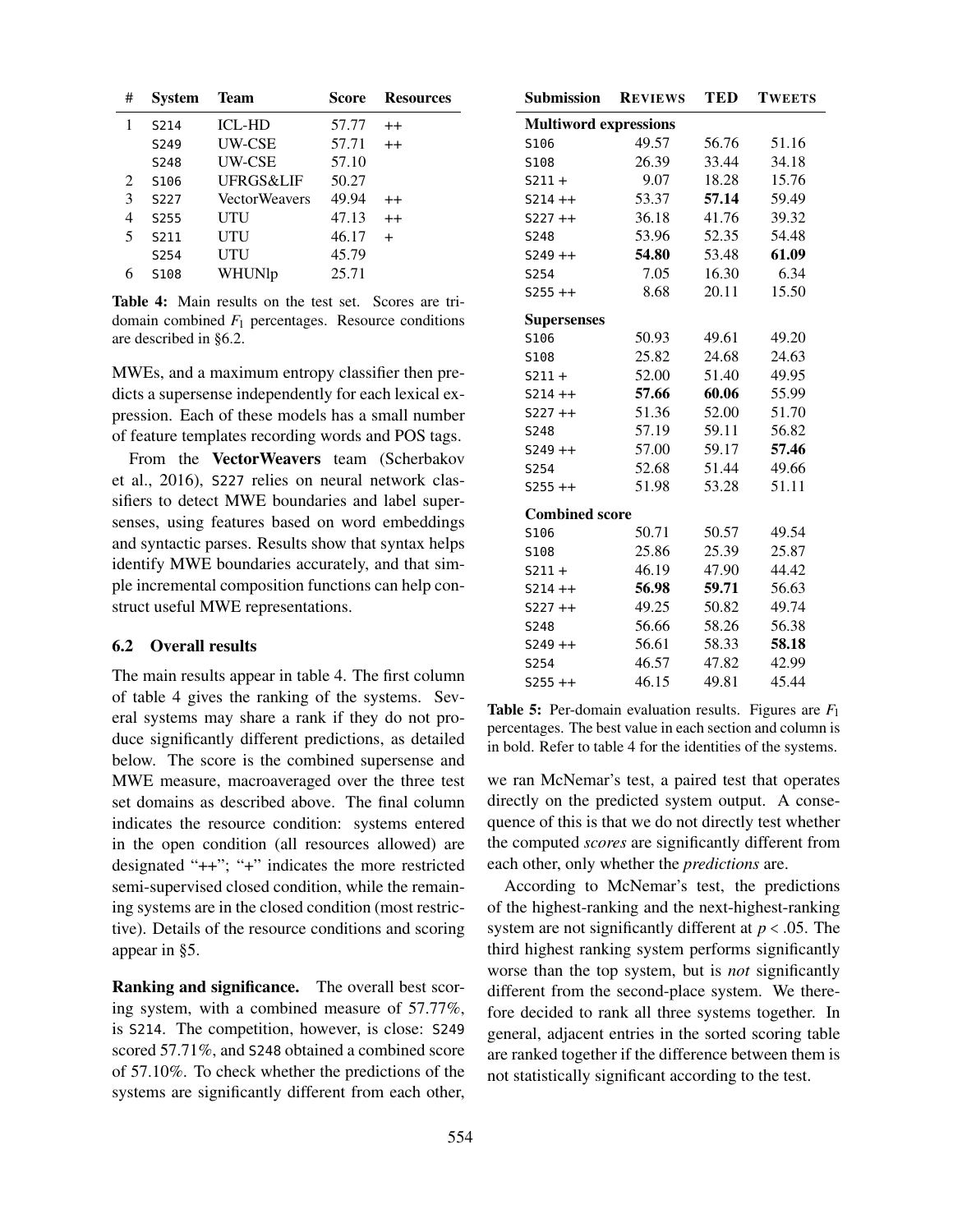

Figure 5: Number of systems predicting the correct supersense (for tokens where there is a gold supersense).

Drilling down. Table 5 offers a more detailed breakdown by domain and subscore (MWEs vs. supersenses vs. combined). The best scores are about 57% for both MWEs and supersenses. Systems S214 and S249 are the clear winners: the former is better in the surprise TED domain—particularly TED MWEs (by nearly 4 points). The latter is slightly better in TWEETS, and the systems are quite close in REVIEWS (the domain with the most training data).

S214 and S249 were in the open condition, taking advantage of additional resources. The best system in the closed condition is S248, which is very similar to S249—and recall that its predictions, overall, are not statistically worse. Table 5 reveals one striking difference, however: in MWE scores for TWEETS, S249 bests S248 by nearly 7 points.

When scores in the 3 domains are compared for each system, there is surprisingly little difference overall. We expected that the TED domain would be most difficult because it is not represented in the training data, but the scores in table 5 give no clear indication that this is the case. Perhaps systems escaped domain bias because the training data included two highly divergent genres; or perhaps other aspects of the data sets (e.g., topic) matter more for this task than differences in genre.

#### 6.3 Easy and hard decisions

Overall, the results clearly show that the joint supersense and MWE tagging task is not yet resolved. Given the wide range of participating systems and previous work, it is reasonable to assume that the task itself is not easy. On the other hand, it is not



Figure 6: Easy and hard supersense decisions. Shown in blue in the left side of the plot is the proportion of instances of the given supersense type where at most one system gave the *wrong* answer. On the right side in red is the corresponding figure where at most one system gave the *right* answer. Supersenses are sorted by corpus frequency.

*uniformly* hard. In fact, some decisions are relatively easy, in the sense that most or all systems get them right; whereas others are hard, in that none or very few systems produce the correct answer. Figure 5 explores this for the supersense-tagging subtask. The tallest bars are near the left and right sides of the graph, representing the hard and easy instances, respectively. Hard instances account for about 25% of instances where the gold data has a supersense, which also puts an upper bound on any system combination. Even an oracle system allowed to choose the best prediction for each instance from among all the systems would still not push the accuracy above 75%.

The distribution of easy and hard instances varies a lot between labels, though. As shown for supersenses in figure 6, individual labels range from the fairly easy (e.g. V.STATIVE and V.COMMUNICATION) to the more difficult (e.g. N.ATTRIBUTE and V.CONTACT). The most common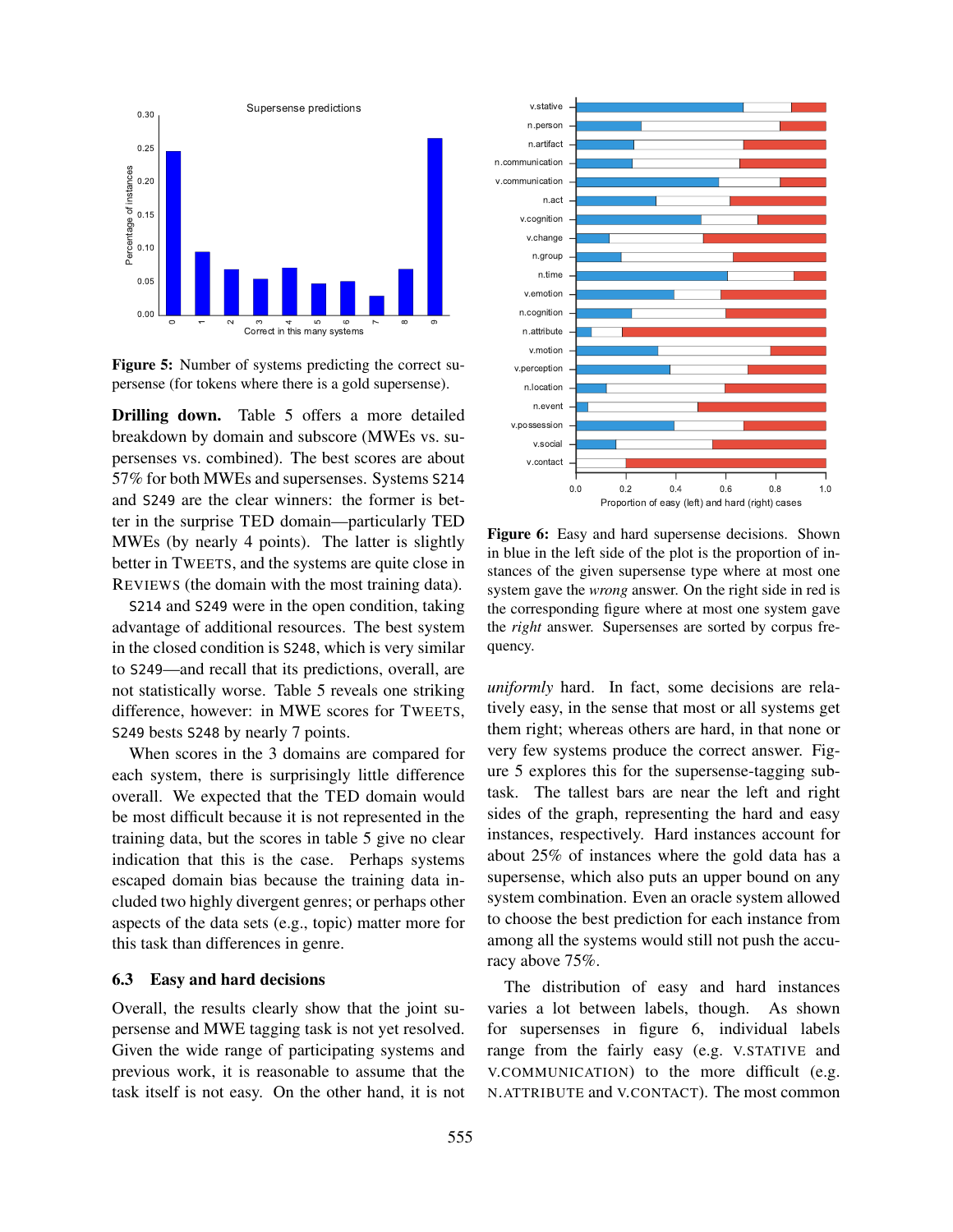supersense, V.STATIVE, is easy because it has few distinct lexical forms (the ten most common lemmas make up more than 77% of the instances). Examples of V.STATIVE lemmas include *be*, *have*, *use*, and *get*.

Supersenses may be difficult for more than one reason. For instance, V.CONTACT—e.g. *deliver*, *receive*, and *take*—has more distinct forms than V.STATIVE and also a more complex mapping between lemmas and supersenses. In contrast, person names, job titles, etc. that should be tagged as N.PERSON are rarely ambiguous with respect to supersense. The main challenge in that case is that the category is open-ended and not in general evident from syntactic structure.

#### 6.4 System correlation

Finally, we examine whether the submitted approaches capture different aspects of the task. I.e., could we produce a better system by combining the individual systems? We cannot estimate this from the results tables, since, combinatorially, there are many ways to obtain a given score. However, we can estimate it from the prediction overlap between systems. The  $N \times N$  labeled matrix in figure 7 shows how the *N* systems relate to each other. Each cell compares the predictions of two systems *a* and *b* in the joint supersense and MWE task. The value of a cell  $T_{a,b}$  is the number of correct predictions made by *a* that were not correctly predicted by *b*. This is an asymmetric measure of predictive similarity. A single low number indicates one out of two things: either the systems are similar, or *a* is better than *b*. When the sum  $T_{a,b} + T_{b,a}$  is small, the two systems make similar predictions.

Clustering the systems in figure 7 (shown on the left side of the plot) results in groups that correspond to the ranking in table 4. Inside the cluster of systems ranked at 1, the asymmetric predictive advantage ranges between 267 and 469. Lower-ranked systems all have a smaller predictive advantage with respect to the top-ranked systems. The best combination system would thus likely be between two of the rank-1 systems. However, the gains are small, and overall the systems seem to extract the same knowledge, or subsets of the same knowledge, out of the training data.



Figure 7: System clusters. Each cell compares the predictions of two systems *i* and *j* with respect to a gold standard. The value in the  $i, j$ -th cell is the number of predictions that *i* got right but *j* did not.

#### 7 Conclusion

This task featured a broad-coverage lexical semantic analysis task that combines MWE identification and supersense tagging. The semantic tagset strikes a balance between the extremely difficult fine-grained distinctions in classical WSD, and the restrictiveness of the NER task. To guard against domain bias, we provided training data from two different genres, namely online reviews and tweets, as well as a test-only data set with TED talk transcripts. The training and test data sets are publicly available at https://github.com/dimsum16/dimsum-data.

The best scoring systems obtained  $57.7\%$   $F_1$  on a composite measure over the two subtasks of MWE and supersense tagging, averaged over the three test domains. This level of performance suggests that the task is not yet resolved. Furthermore, our error analysis suggests that the submitted systems arrived at similar generalizations from the training data. Substantially improving performance would thus seem to require novel approaches.

#### Acknowledgments

We are grateful to Sam Gibbon for the lexical semantic annotation, which was generously supported by Carlsberg infrastructure grant No. CF14-0694.

#### References

Giuseppe Attardi, Stefano Dei Rossi, Giulia Di Pietro,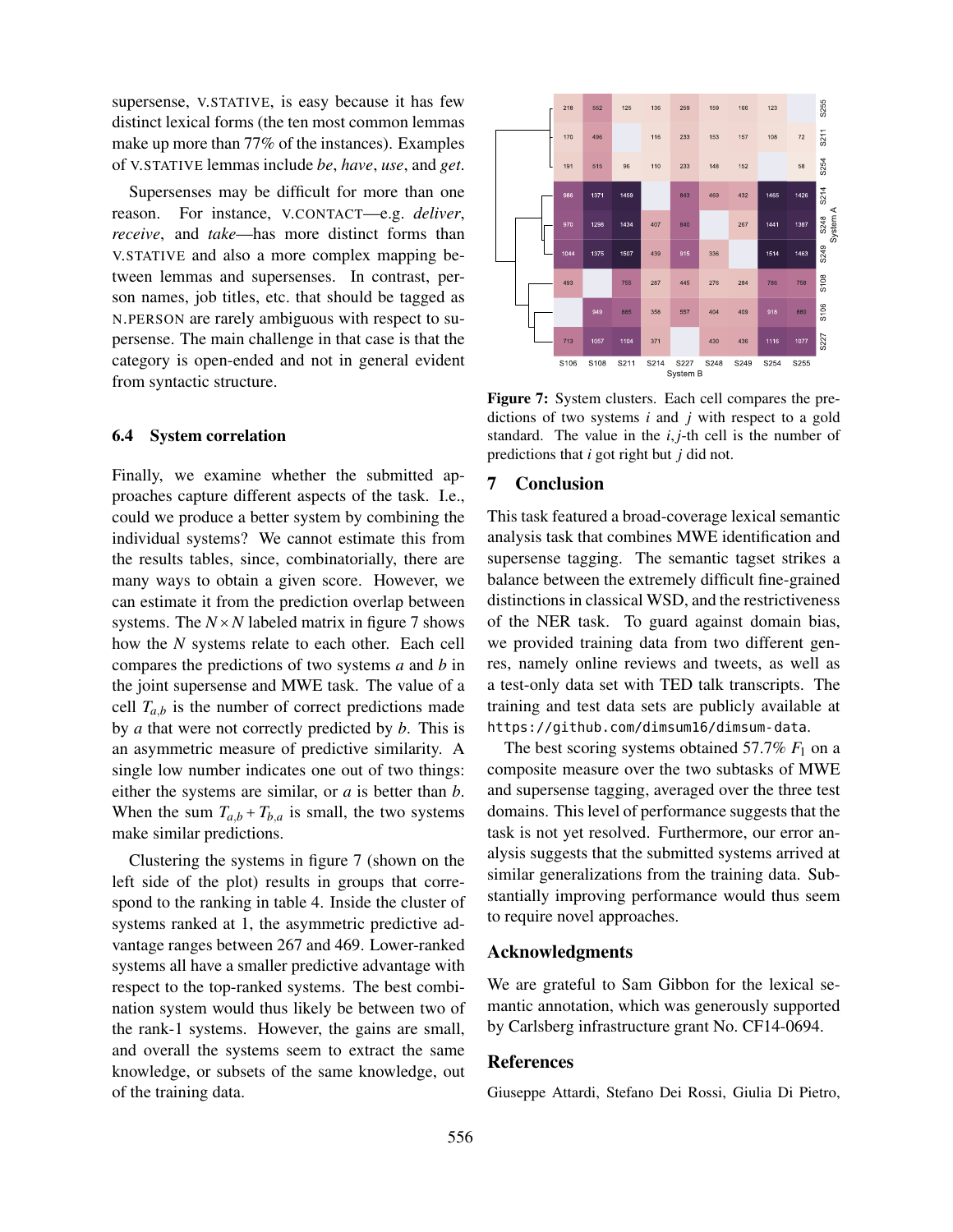Alessandro Lenci, Simonetta Montemagni, and Maria Simi. 2010. A resource and tool for super-sense tagging of Italian texts. In Nicoletta Calzolari, Khalid Choukri, Bente Maegaard, Joseph Mariani, Jan Odijk, Stelios Piperidis, Mike Rosner, and Daniel Tapias, editors, *Proc. of LREC*. Valletta, Malta.

- Timothy Baldwin and Su Nam Kim. 2010. Multiword expressions. In Nitin Indurkhya and Fred J. Damerau, editors, *Handbook of Natural Language Processing, Second Edition*. CRC Press, Taylor and Francis Group, Boca Raton, FL.
- Ann Bies, Justin Mott, Colin Warner, and Seth Kulick. 2012. English Web Treebank. Technical Report LDC2012T13, Linguistic Data Consortium, Philadelphia, PA. URL http: //www.ldc.upenn.edu/Catalog/catalogEntry. jsp?catalogId=LDC2012T13.
- Jari Björne and Tapio Salakoski. 2016. UTU at SemEval-2016 Task 10: Binary Classification for Expression Detection (BCED). In *Proc. of SemEval*. San Diego, California, USA.
- Peter F. Brown, Peter V. deSouza, Robert L. Mercer, Vincent J. Della Pietra, and Jenifer C. Lai. 1992. Classbased n-gram models of natural language. *Computational Linguistics*, 18(4):467–479.
- Mauro Cettolo, Christian Girardi, and Marcello Federico. 2012. WIT<sup>3</sup>: Web Inventory of Transcribed and Translated Talks. In Mauro Cettolo, Marcello Federico, Lucia Specia, and Andy Way, editors, *Proc. of EAMT*, pages 261–268. Trento, Italy.
- Massimiliano Ciaramita and Yasemin Altun. 2006. Broad-coverage sense disambiguation and information extraction with a supersense sequence tagger. In *Proc. of EMNLP*, pages 594–602. Sydney, Australia.
- Matthieu Constant and Anthony Sigogne. 2011. MWUaware part-of-speech tagging with a CRF model and lexical resources. In *Proc. of the Workshop on Multiword Expressions: from Parsing and Generation to the Real World*, pages 49–56. Portland, Oregon, USA.
- Silvio Cordeiro, Carlos Ramisch, and Aline Villavicencio. 2016. UFRGS&LIF at SemEval-2016 Task 10: Rule-based MWE identification and predominantsupersense tagging. In *Proc. of SemEval*. San Diego, California, USA.

Christiane Fellbaum, editor. 1998. *WordNet: an elec-*

*tronic lexical database*. MIT Press, Cambridge, MA.

- Spence Green, Marie-Catherine de Marneffe, and Christopher D. Manning. 2012. Parsing models for identifying multiword expressions. *Computational Linguistics*, 39(1):195–227.
- Michael Heilman. 2011. *Automatic factual question generation from text*. Ph.D. dissertation, Carnegie Mellon University, Pittsburgh, Pennsylvania. URL http://www.ark. cs.cmu.edu/mheilman/questions/papers/ heilman-question-generation-dissertation.pdf.
- Mohammad Javad Hosseini, Noah A. Smith, and Su-In Lee. 2016. UW-CSE at SemEval-2016 Task 10: Detecting multiword expressions and supersenses using double-chained conditional random fields. In *Proc. of SemEval*. San Diego, California, USA.
- Dirk Hovy, Anders Johannsen, and Anders Søgaard. 2015. User review sites as a resource for large-scale sociolinguistic studies. In *Proc. of WWW*, pages 452– 461. Florence, Italy.
- Dirk Hovy, Shashank Shrivastava, Sujay Kumar Jauhar, Mrinmaya Sachan, Kartik Goyal, Huying Li, Whitney Sanders, and Eduard Hovy. 2013. Identifying metaphorical word use with tree kernels. In *Proc. of the First Workshop on Metaphor in NLP*, pages 52–57. Atlanta, Georgia, USA.
- Dirk Hovy and Anders Søgaard. 2015. Tagging performance correlates with author age. In *Proc. of ACL-IJCNLP*, pages 483–488. Beijing, China.
- Dirk Hovy, Stephen Tratz, and Eduard Hovy. 2010. What's in a preposition? Dimensions of sense disambiguation for an interesting word class. In *Coling 2010: Posters*, pages 454–462. Beijing, China.
- Anders Johannsen, Dirk Hovy, Héctor Martínez Alonso, Barbara Plank, and Anders Søgaard. 2014. More or less supervised supersense tagging of Twitter. In *Proc. of \*SEM*, pages 1–11. Dublin, Ireland.
- Angelika Kirilin, Felix Krauss, and Yannick Versley. 2016. ICL-HD at SemEval-2016 Task 10: Improving the detection of minimal semantic units and their meanings with an ontology and word embeddings. In *Proc. of SemEval*. San Diego, California, USA.
- Lingpeng Kong, Nathan Schneider, Swabha Swayamdipta, Archna Bhatia, Chris Dyer, and Noah A. Smith. 2014. A dependency parser for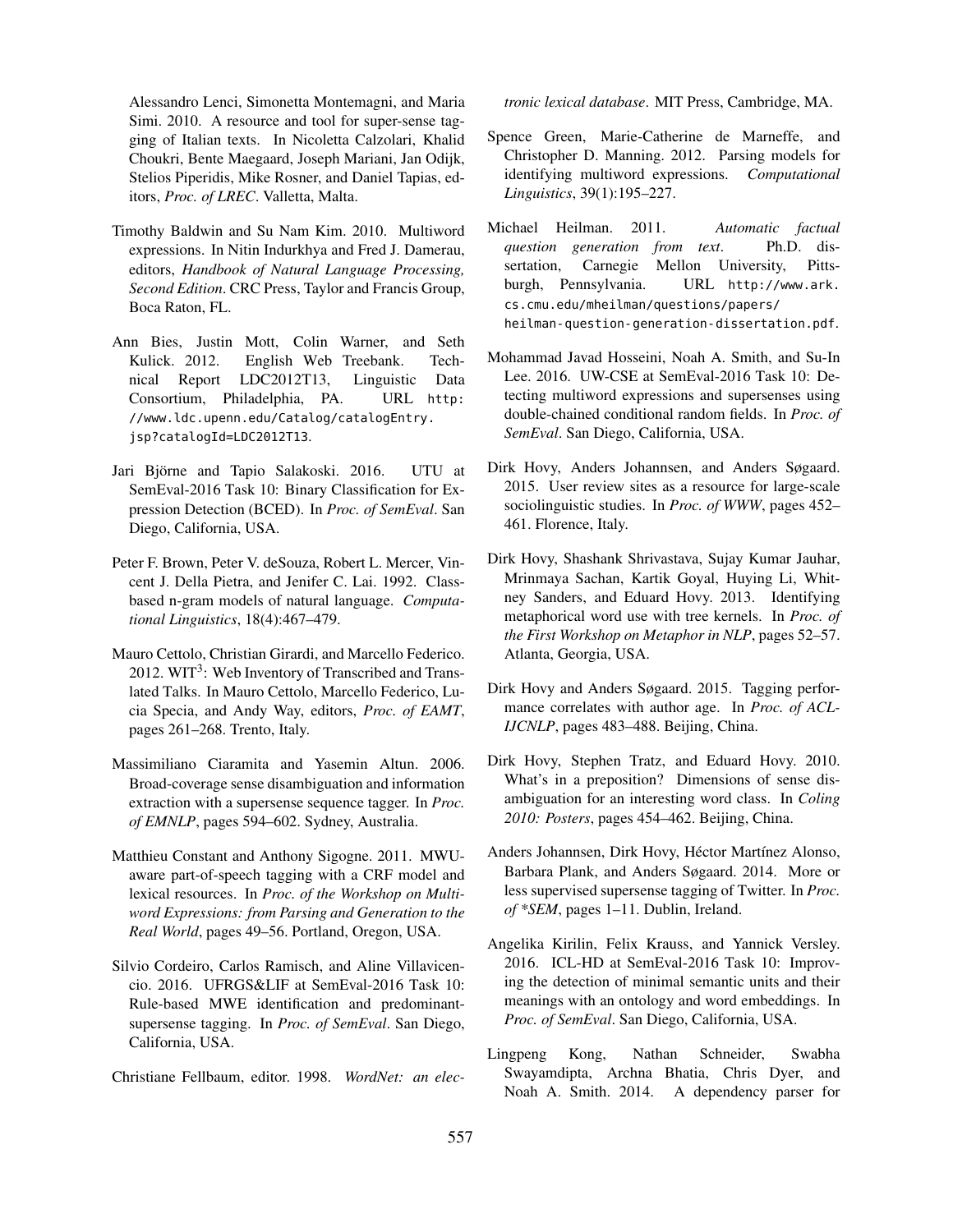tweets. In *Proc. of EMNLP*, pages 1001–1012. Doha, Qatar.

- Mitchell P. Marcus, Beatrice Santorini, and Mary Ann Marcinkiewicz. 1993. Building a large annotated corpus of English: the Penn Treebank. *Computational Linguistics*, 19(2):313–330.
- Héctor Martínez Alonso, Anders Johannsen, Sussi Olsen, Sanni Nimb, Nicolai Hartvig Sørensen, Anna Braasch, Anders Søgaard, and Bolette Sandford Pedersen. 2015. Supersense tagging for Danish. In Beáta Megyesi, editor, *Proc. of NODALIDA*, pages 21–29. Vilnius, Lithuania.
- George A. Miller, Claudia Leacock, Randee Tengi, and Ross T. Bunker. 1993. A semantic concordance. In *Proc. of HLT*, pages 303–308. Plainsboro, NJ, USA.
- Graham Neubig, Katsuhito Sudoh, Yusuke Oda, Kevin Duh, Hajime Tsukada, and Masaaki Nagata. 2014. The naist-ntt ted talk treebank. In *International Workshop on Spoken Language Translation*.
- Joakim Nivre, Željko Agic, Maria Jesus Aranzabe, ´ Masayuki Asahara, Aitziber Atutxa, Miguel Ballesteros, John Bauer, Kepa Bengoetxea, Riyaz Ahmad Bhat, Cristina Bosco, Sam Bowman, Giuseppe G. A. Celano, Miriam Connor, Marie-Catherine de Marneffe, Arantza Diaz de Ilarraza, Kaja Dobrovoljc, Timothy Dozat, Tomaž Erjavec, Richárd Farkas, Jennifer Foster, Daniel Galbraith, Filip Ginter, Iakes Goenaga, Koldo Gojenola, Yoav Goldberg, Berta Gonzales, Bruno Guillaume, Jan Hajič, Dag Haug, Radu Ion, Elena Irimia, Anders Johannsen, Hiroshi Kanayama, Jenna Kanerva, Simon Krek, Veronika Laippala, Alessandro Lenci, Nikola Ljubešic, Teresa ´ Lynn, Christopher Manning, Cătălina Mărănduc, David Mareček, Héctor Martínez Alonso, Jan Mašek, Yuji Matsumoto, Ryan McDonald, Anna Missilä, Verginica Mititelu, Yusuke Miyao, Simonetta Montemagni, Shunsuke Mori, Hanna Nurmi, Petya Osenova, Lilja Øvrelid, Elena Pascual, Marco Passarotti, Cenel-Augusto Perez, Slav Petrov, Jussi Piitulainen, Barbara Plank, Martin Popel, Prokopis Prokopidis, Sampo Pyysalo, Loganathan Ramasamy, Rudolf Rosa, Shadi Saleh, Sebastian Schuster, Wolfgang Seeker, Mojgan Seraji, Natalia Silveira, Maria Simi, Radu Simionescu, Katalin Simkó, Kiril Simov, Aaron Smith, Jan Štěpánek, Alane Suhr, Zsolt Szántó, Takaaki Tanaka, Reut Tsarfaty, Sumire Uematsu, Larraitz Uria, Viktor Varga, Veronika Vincze, Zdeněk Žabokrtský, Daniel Zeman, and Hanzhi Zhu. 2015. Universal Dependencies 1.2. URL https://lindat.mff.cuni.

cz/repository/xmlui/handle/11234/1-1548, LIN-DAT/CLARIN digital library at Institute of Formal and Applied Linguistics, Charles University in Prague.

- Olutobi Owoputi, Brendan O'Connor, Chris Dyer, Kevin Gimpel, Nathan Schneider, and Noah A. Smith. 2013. Improved part-of-speech tagging for online conversational text with word clusters. In *Proc. of NAACL-HLT*, pages 380–390. Atlanta, Georgia, USA.
- Gerhard Paaß and Frank Reichartz. 2009. Exploiting semantic constraints for estimating supersenses with CRFs. In *Proc. of the Ninth SIAM International Conference on Data Mining*, pages 485–496. Sparks, Nevada.
- Slav Petrov, Dipanjan Das, and Ryan McDonald. 2011. A universal part-of-speech tagset. *arXiv:1104.2086 [cs]*. URL http://arxiv.org/abs/1104.2086.
- Davide Picca, Alfio Massimiliano Gliozzo, and Simone Campora. 2009. Bridging languages by SuperSense entity tagging. In *Proc. of NEWS*, pages 136–142. Suntec, Singapore.
- Davide Picca, Alfio Massimiliano Gliozzo, and Massimiliano Ciaramita. 2008. Supersense Tagger for Italian. In Nicoletta Calzolari, Khalid Choukri, Bente Maegaard, Joseph Mariani, Jan Odjik, Stelios Piperidis, and Daniel Tapias, editors, *Proc. of LREC*, pages 2386–2390. Marrakech, Morocco.
- Barbara Plank, Dirk Hovy, and Anders Søgaard. 2014. Learning part-of-speech taggers with inter-annotator agreement loss. In *Proc. of EACL*, pages 742–751. Gothenburg, Sweden.
- Likun Qiu, Yunfang Wu, Yanqiu Shao, and Alexander Gelbukh. 2011. Combining contextual and structural information for supersense tagging of Chinese unknown words. In *Computational Linguistics and Intelligent Text Processing: Proceedings of the 12th International Conference (CICLing'11)*, volume 6608 of *Lecture Notes in Computer Science*, pages 15–28. Springer, Berlin.
- Carlos Ramisch, Vitor De Araujo, and Aline Villavicencio. 2012. A broad evaluation of techniques for automatic acquisition of multiword expressions. In *Proc. of ACL 2012 Student Research Workshop*, pages 1–6. Jeju Island, Korea.
- Lance A. Ramshaw and Mitchell P. Marcus. 1995. Text chunking using transformation-based learning. In